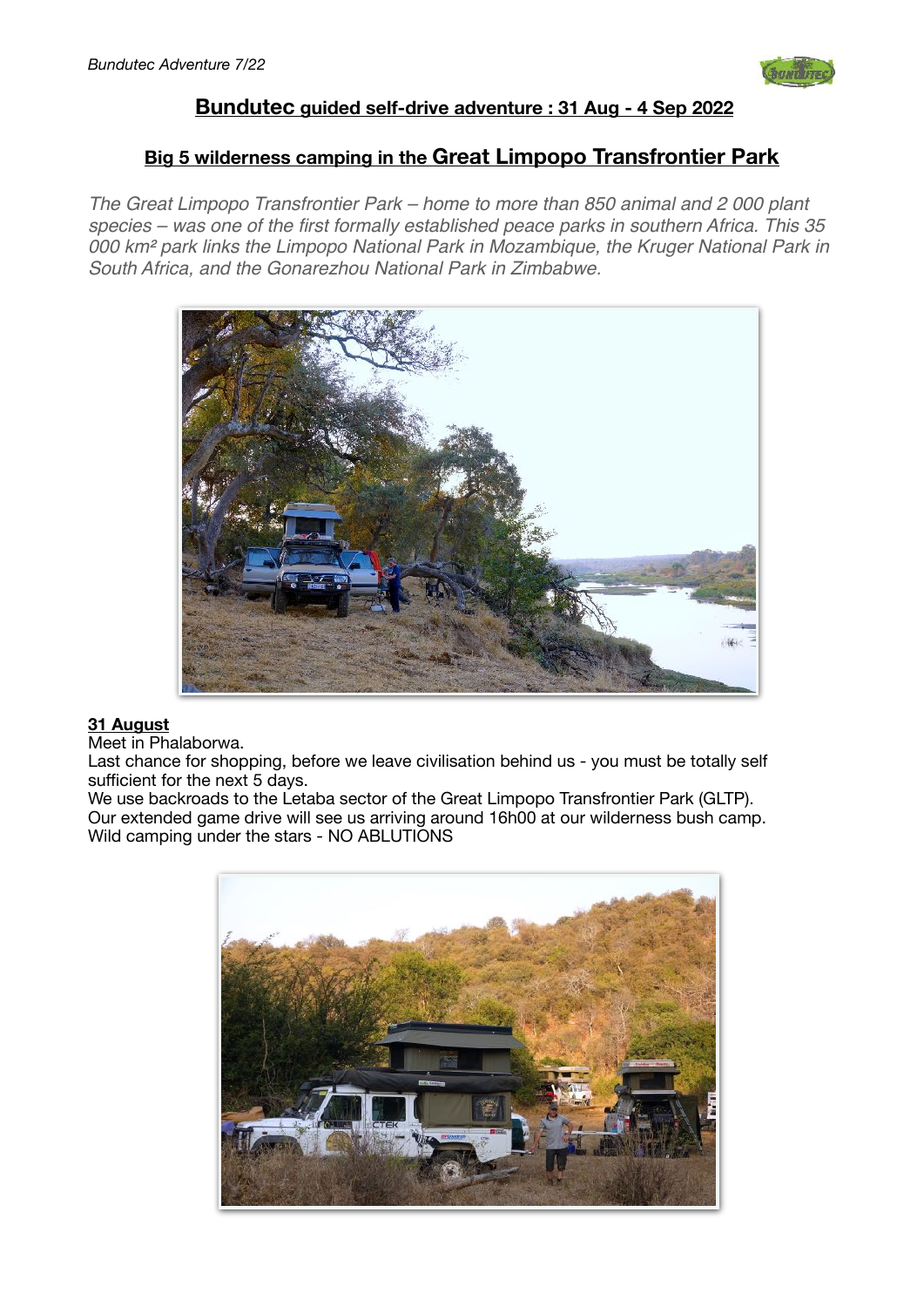

## **01 September**

Leave after breakfast, explore the trail-exclusive areas of the Park, before arriving at our wilderness bush camp on the banks of the Great Letaba river.

Sundowners watching the sun set over the water - one of Africa's magic spectacles! Wild camping - NO ABLUTIONS



## **02 September**

Exit the Letaba sector of the GLTP. Today is a full day as we drive through rural South Africa to the Makuya Park sector of the GLTP. We will stop en-route for a quick picnic lunch, arriving at the Park at around 14h30. Once through the gate, we use a 4x4 trail down into the valleys to our camping site on the banks of the Luvuvhu river. Wild camping - NO ABLUTIONS

#### **03 September**

Low range work as the trail takes us across rivers, through deep valleys and over rugged mountains with spectacular views over the wilderness. This is elephant and buffalo country ....! Wild camping - NO ABLUTIONS